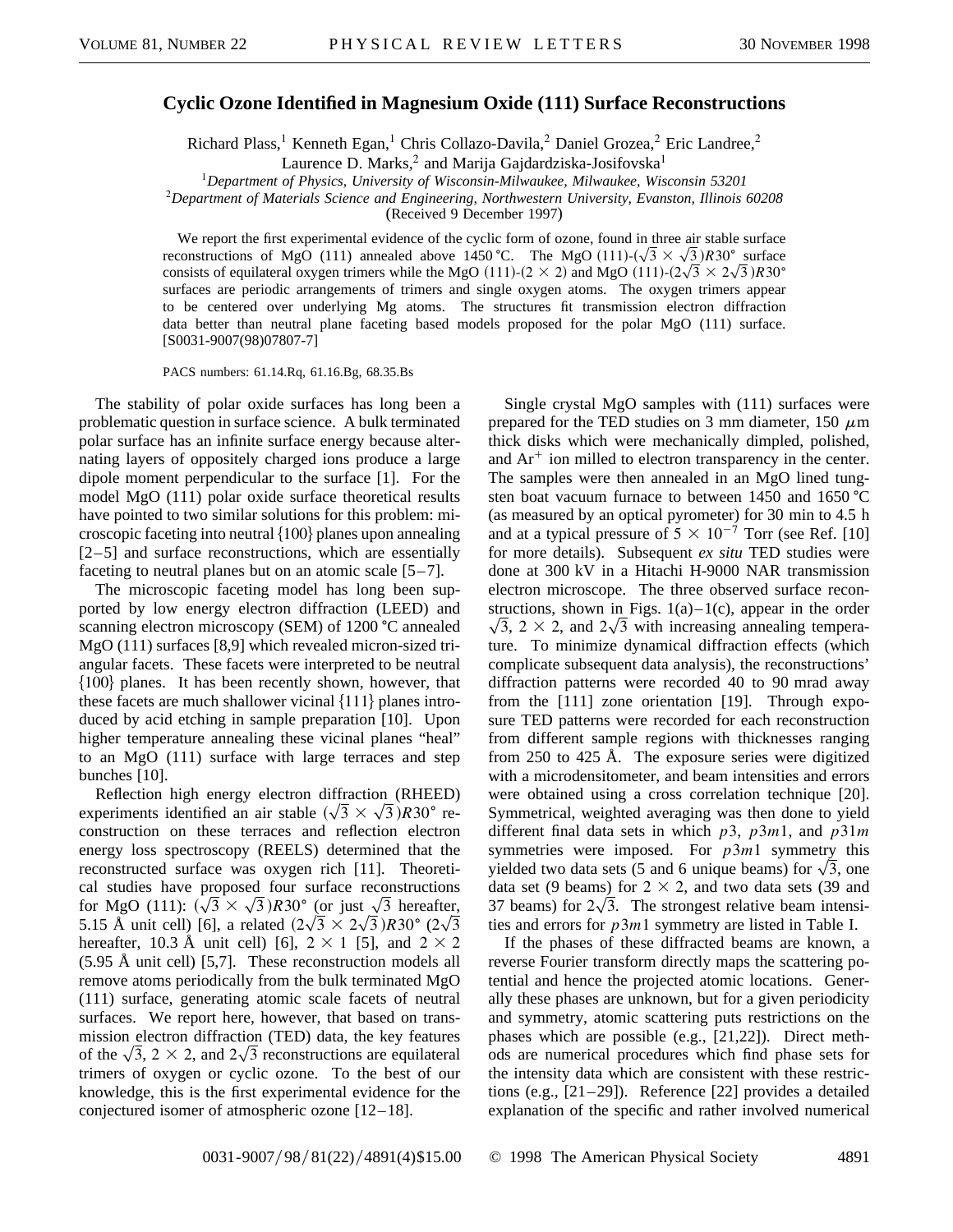

FIG. 1. Transmission electron diffraction patterns of (a)  $MgO(111)$ -( tterns of <u>(a)</u> MgO (111)- $(\sqrt{3} \times \sqrt{3})R30^{\circ}$  (or just  $\sqrt{3}$ , as in the text), (b) MgO (111)- $(2 \times 2)$  (just 2 × 2), and (c) MgO  $(111)$ - $(2\sqrt{3} \times 2\sqrt{3})R30^\circ$  (just 2 $\sqrt{3}$ ) with reconstructed unit cells (smaller rhombuses) and  $(2 \times 2)$  (just  $2 \times 2$ ), and (c) MgO (111)- $(2\sqrt{3} \times 2\sqrt{3})R30^{\circ}$  (just  $2\sqrt{3}$ ) with reconstructed unit cells (smaller rhombuses) and MgO (111)- $(1 \times 1)$  unit cells (larger rhombuses) shown. Direct method maps for equilateral trimer features and additional single features in (e)  $2 \times 2$ , and (f)  $2\sqrt{3}$ . Simulations show these trimer features are periodic arrays of cyclic ozone molecules and the single features are lone oxygen atoms. (g),(i) are top view schematic diagrams of periodic arrays of cyclic ozone molecules and the single features are lone oxygen atoms. (g),(i) are top view schematic diagrams of the cyclic ozone starting models for the (g)  $\sqrt{3}$ , (h)  $2 \times 2$ , and (i)  $2\sqrt{3}$  surfa position refined kinematical models which allow trimer rotation. These  $\chi^2$  values are much lower than the  $\chi^2$  values of the (j) "microfaceting"  $\sqrt{3}$  model [6], and (k) the "octopolar"  $2 \times 2$  model [5,7]. The "mi  $\mathfrak{m}$ 3 model is not shown here though its  $\chi^2$  value is listed in (i). The surface unit cells are shown in (d) through (k) and in (g) through (k) the large light balls are surface O atoms, while the small dark balls are second layer Mg atoms.

procedure used. Once obtained, the phase sets, and their corresponding real space maps, are ranked by a figure of merit which measures how well each phase set/map matches atomic scattering potentials. The maps with the best figures of merit are good starting points for atom position refinement algorithms [22].

Shown in Figs.  $1(d)-1(f)$  are typical maps for the three reconstruction periodicities upon which *p*3*m*1 symmetry has been imposed; bright features correspond to likely projected positions of surface atoms. Most of the solutions for the *p*3 and *p*3*m*1 symmetries had essentially the same features as those seen in Figs.  $1(d)-1(f)$ ;  $p31m$ solutions predicted very unrealistic atomic sites. From these solutions Fourier subtraction techniques were used to check for other possible atomic sites, but none were found. At this point the measurement errors of the intensities were included in the data sets. Kinematical (single scattering)  $\chi^2$  refinements of the atomic starting models were then performed. These refinements allow comparison of our models and literature models to the experimental TED data and are also a first step towards more involved dynamical (multiple scattering)  $\chi^2$  refinements.

volved dynamical (multiple scattering)  $\chi^2$  refinements.<br>As is shown in Fig. 1(d), the  $\sqrt{3}$  map has a regular pattern of bright trimer features with roughly 1.5 Å spacings. p These trimers also appear in the  $2 \times 2$  and  $2\sqrt{3}$  maps, Figs. 1(e) and 1(f), respectively, along with single bright features. If oxygen atoms are assigned to all the bright feature locations in the maps, then simulated diffraction patterns calculated from the resulting reconstruction models consistently fitted the experimental data better than assignment of Mg atoms or a mixture of Mg and O. Therefore, the trimers seen in the maps are cyclic ozone molecules bonded to the MgO surface. Assignment of possible foreign atomic species such as W, Si, Ca, and C also fitted the data poorly, in agreement with *in situ* x-ray photoelectron data poorly, in agreement with *in situ* x-ray photoelectron<br>spectroscopy (XPS) of a  $\sqrt{3}$  sample which showed only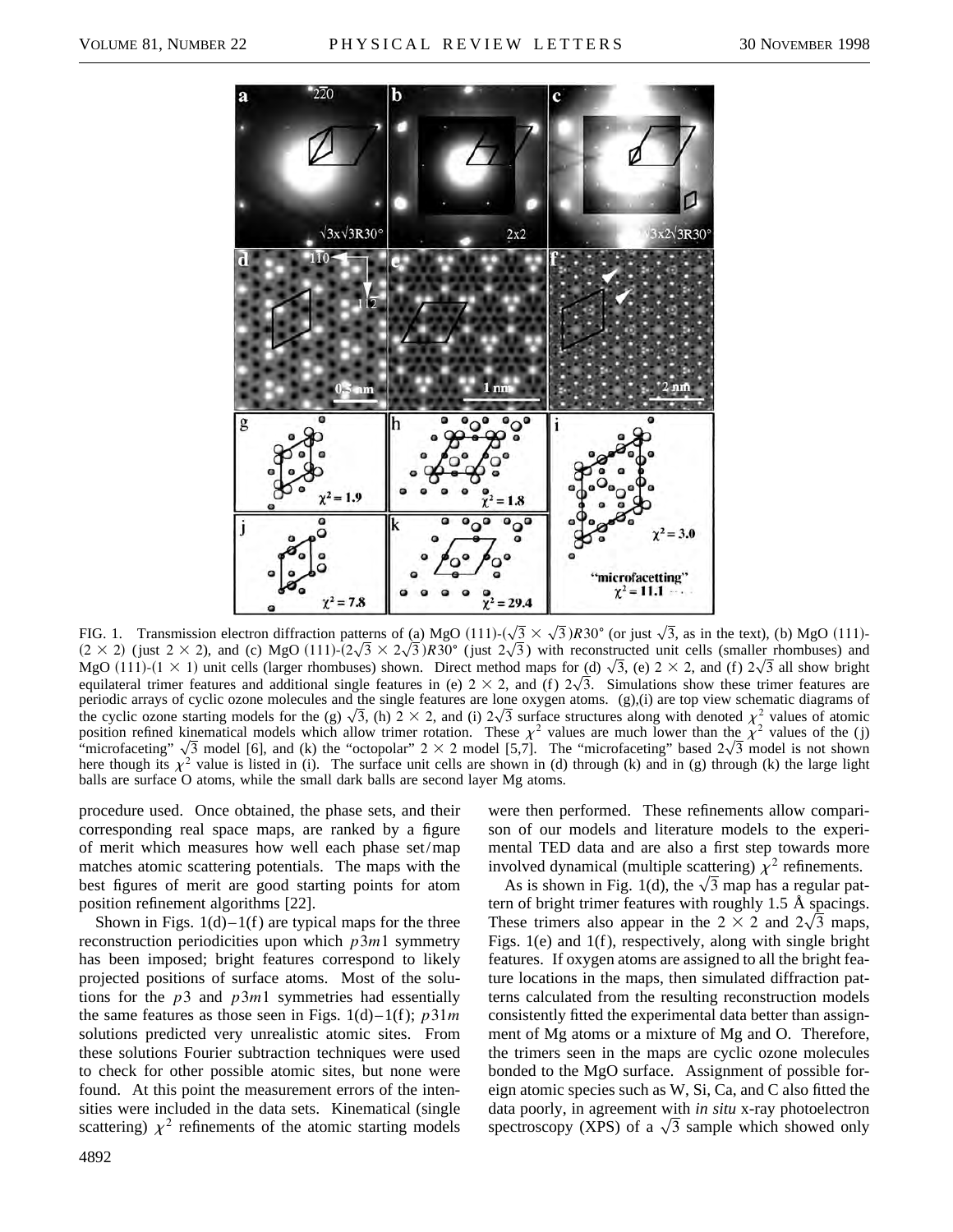TABLE I. Strongest *p*3*m*1 symmetrized surface beam intensities and errors relative to the most intense surface beam obtained from experimental TED patterns of face beam obtained from experimental TED patterns of<br>the MgO  $(111)$ - $(\sqrt{3} \times \sqrt{3})$  $R30^{\circ}$ , MgO  $(111)$ - $(2 \times 2)$ , and MgO (111)- $(2\sqrt{3} \times 2\sqrt{3})R30^\circ$  surface reconstructions.

|              |       |                  | Set #1    | Set $#2$ |           |       |
|--------------|-------|------------------|-----------|----------|-----------|-------|
| Reconst.     | Index |                  | Intensity | Error    | Intensity | Error |
| $\sqrt{3}$   | 1     | 0                | 1.000     | 0.146    | 1.000     | 0.130 |
|              | 2     | 0                | 0.243     | 0.049    | 0.144     | 0.023 |
|              | 2     | 1                | 0.139     | 0.056    | 0.093     | 0.023 |
|              | 4     | 0                | 0.110     | 0.018    | 0.067     | 0.014 |
|              | 3     | 1                | 0.126     | 0.045    | 0.070     | 0.022 |
| $2 \times 2$ | 1     | 0                | 1.000     | 0.244    |           |       |
|              | 1     | 1                | 0.668     | 0.041    |           |       |
|              | 3     | 0                | 0.149     | 0.027    |           |       |
|              | 2     | 1                | 0.143     | 0.038    |           |       |
|              | 3     | 1                | 0.106     | 0.028    |           |       |
|              | 3     | 2                | 0.100     | 0.023    |           |       |
| $2\sqrt{3}$  | 3     | 0                | 1.000     | 0.112    | 1.000     | 0.101 |
|              | 4     | $\boldsymbol{0}$ | 0.015     | 0.011    | 0.021     | 0.005 |
|              | 3     | 1                | 0.042     | 0.015    | 0.058     | 0.017 |
|              | 5     | 0                | 0.019     | 0.002    | 0.014     | 0.010 |
|              | 5     | 1                | 0.035     | 0.008    | 0.039     | 0.009 |
|              | 4     | 2                | 0.018     | 0.003    | 0.021     | 0.006 |
|              | 3     | 3                | 0.310     | 0.039    | 0.257     | 0.051 |
|              | 9     | 0                | 0.055     | 0.020    | 0.048     | 0.009 |
|              | 6     | 3                | 0.101     | 0.018    | 0.069     | 0.019 |

strong Mg and O peaks [10]. (A small carbon peak, presumably from air transport  $CO<sub>2</sub>$  contamination, was seen sumably from air transport  $CO_2$  contamination, was seen<br>in an *ex situ* XPS analysis of a  $\sqrt{3}$  TED sample.) Mg or O atoms included at the less bright locations in Fig. 1(f ) (at arrows) worsened the fit to the experimental data. These features are likely artifacts due to incomplete data (i.e., bulk and surface termination beams must be excluded), as are the dark features in Figs.  $1(d)-1(f)$  [22,23].

the dark features in Figs.  $1(d) - 1(f)$  [22,23].<br>The  $\sqrt{3}$  and  $2\sqrt{3}$  maps have the oxygen trimer sides aligned with the  $\langle 211 \rangle$  directions, meaning that they are angled  $30^{\circ}$  out of alignment with the underlying bulk atom positions. In contrast, the trimer sides of  $2 \times 2$ are aligned with the  $\langle 110 \rangle$  directions. Kinematical  $\chi^2$ are aligned with the  $\langle 110 \rangle$  directions. Kinematical  $\chi^2$  of refinements confirm the  $\sqrt{3}$   $\langle 211 \rangle$  alignment (total  $\chi^2$  of 1.9 for both data sets and an oxygen to oxygen trimer spacing of 1.53 Å) but favor an approximate  $15^{\circ}$  rotation angle from the  $\langle 110 \rangle$  direction for 2  $\times$  2 ( $\chi^2$  of 1.8 for a trimer spacing of 1.55 Å) and again 15 $^{\circ}$  but from the  $\langle 211 \rangle$ type direction for  $2\sqrt{3}$  (total  $\chi^2$  of 3.0 for both data sets and a trimer spacing of 1.26 Å). These results strongly suggest that the cyclic ozone molecule can pivot about its center, although the symmetrization of off-zone TED data and the relative simplicity of the kinematical models call the exact rotation angles (and trimer spacings) into some question.

Neither the direct method maps nor the kinematical  $\chi^2$ analysis provide information on surface registry to the bulk crystal. However, in the  $2\sqrt{3}$  map, Fig. 1(f), we see a honeycomb of oxygen atoms in addition to the oxygen

trimers. This honeycomb sets the most likely registry since, as seen from the stacking fault calculations of Wolf [7], having an O atom directly over an Mg atom on a  $(111)$  type surface is energetically unfavorable. There is then only one surface registry for the  $2\sqrt{3}$  oxygen honeycomb which avoids this configuration, which is shown in the model in Fig. 1(i). Besides placing half of the honeycomb oxygen atoms in stacking fault type sites, this constraint positions the center of the  $2\sqrt{3}$  cyclic ozone trimer directly over an Mg atom one layer down. This configuration agrees very well with a clearly established coordination chemistry principle which states that a cation will always prefer to sit in the center of a  $\pi$ -bonded ring ligand, as is seen, for example, in the structure of magnesium cyclopentadienyl,  $Mg(C_5H_5)_2$ . It also agrees with cyclic ozone's apparent ability to pivot about its center: the underlying Mg atom is the pivot point. Hence, we assume the same registry between cyclic ozone and Mg atoms in the  $\sqrt{3}$  and 2  $\times$  2 model structures, as is shown in Figs. 1(g) and 1(h) [30]. Unfortunately, one critical datum, the vertical spacing of cyclic ozone over the second Mg layer, cannot be obtained from two-dimensional TED data.

To compare our cyclic ozone models to existing faceting based atomic models, the latter were also simutaceting based atomic models, the latter were also simu-<br>lated. The "microfaceting"  $\sqrt{3}$  model of Watson *et al.* [6] and the "octupole"  $2 \times 2$  model of Wolf [7] and Pojani *et al.* [5] are shown in Figs. 1(j) and 1(k) (see Ref. [6] for an illustration of the deeper, four-layer, "microfaceting"  $2\sqrt{3}$  model). In all cases the cyclic ozone models yielded substantially better  $\chi^2$  fits to the experimental TED data, as listed in Figs.  $1(g)-1(k)$ .

Confirmation of the existence of cyclic ozone ties into the long-standing chemistry question of which isomer of ozone is most stable and why. The bent structure of atmospheric ozone (116.8 $\degree$  bend angle and 1.27 Å bond distance) is well established [31,32], but initially ozone was conjectured to have an equilateral triangle shape, an assumption which gained theoretical support from the molecular orbital calculations of Peyerimhoff and Buenker [12]. Since then the differences between neutral bent and cyclic ozone have been extensively studied with focus on cyclic ozone's possible role in atmospheric chemistry (e.g., [13–18] and references therein). The angular potential curves of Shih *et al.* [13] and the potential energy surface crossing points between bent and cyclic ozone of Xantheas *et al.* [33] suggest that if ozone starts forming with a bend angle below  $84^{\circ}$ , then the resulting  $60^{\circ}$  configuration is metastable with respect to the bent form, but a formation mechanism is lacking. While neutral cyclic ozone has not been observed, there are indications that a charged form of cyclic ozone may exist. Peyerimhoff and Buenker [12] pointed out that if one were to add more molecular electrons to a triatomic molecule (whose atoms have similar electronegativities) then a smaller molecule bend angle would result. This trend is confirmed experimentally, for instance, in the 110 $^{\circ}$  bend angle of the ozonide ion,  $O_3$ <sup>-</sup> [34,35]. Thus charge transfer from one or more second